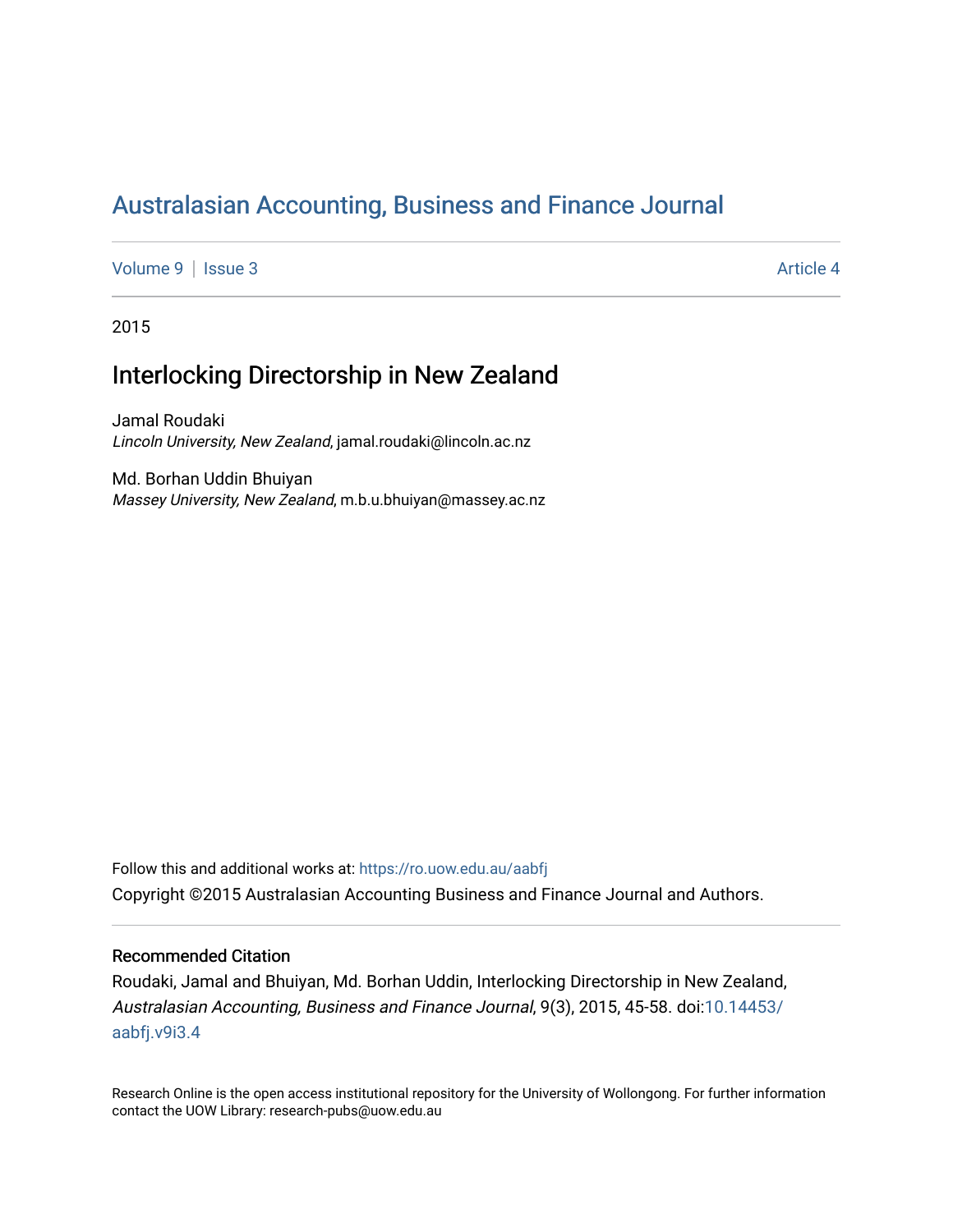# Interlocking Directorship in New Zealand

# **Abstract**

The aim of this research is to identify the determinants and consequences of interlocking board membership in New Zealand and whether this interlocking affects the firm performance. This research used a sample of 276 firm years and 1,783 directors from New Zealand listed companies. A two-fold approach analysing the overlap of directors' names, boards, and company levels was used.

This research finds that New Zealand firms are highly interlocked. While concentrated ownership firms react negatively to interlocking, this research finds that interlocking is negatively impacting firm performance in New Zealand. This research also finds that New Zealand firms were significantly interlocked under both approaches, which resulted in negative firm performance.

This study has wide application to the New Zealand Financial Market Authority and Institute of Directors New Zealand to evidence the possible effects of directors of being involved ("busy") in more than one company at the same time.

This is the first paper on firm and board interlocking based on New Zealand stock exchange data following the corporate governance best practice code 2004 regime which identified both the determinants and consequences of interlocking.

## Keywords

board independence, CEO interlock, interlocking director, interlocked company, firm performance, New Zealand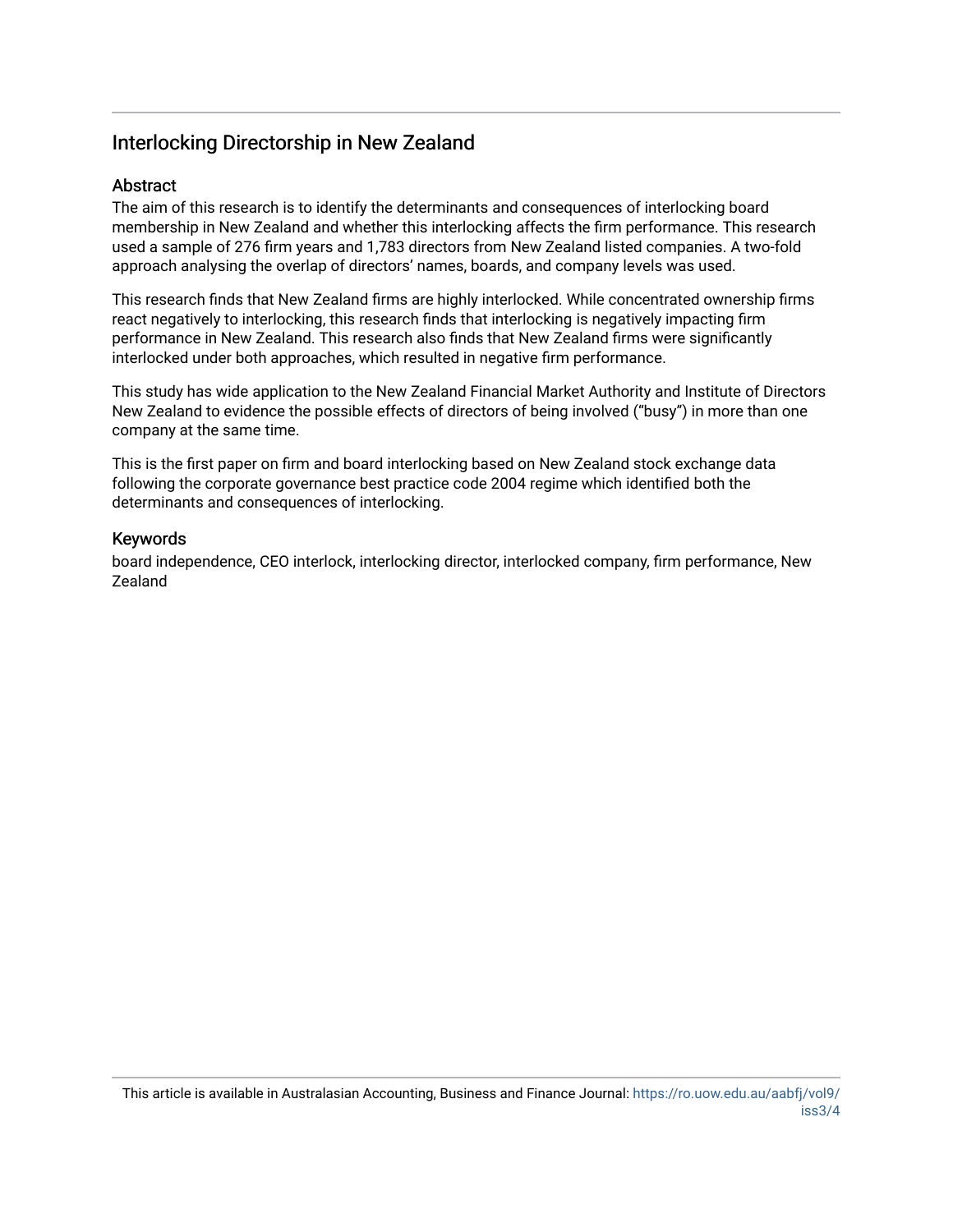

# **Interlocking Directorship in New Zealand**

**Jamal Roudaki[1](#page-2-0) and Md. Borhan Uddin Bhuiya[n2](#page-2-1)**

# **Abstract**

The aim of this research is to identify the determinants and consequences of interlocking board membership in New Zealand and whether this interlocking affects the firm performance. This research used a sample of 276 firm years and 1,783 directors from New Zealand listed companies. A two-fold approach analysing the overlap of directors' names, boards, and company levels was used.

This research finds that New Zealand firms are highly interlocked. While concentrated ownership firms react negatively to interlocking, this research finds that interlocking is negatively impacting firm performance in New Zealand. This research also finds that New Zealand firms were significantly interlocked under both approaches, which resulted in negative firm performance.

This study has wide application to the New Zealand Financial Market Authority and Institute of Directors New Zealand to evidence the possible effects of directors of being involved ("busy") in more than one company at the same time.

This is the first paper on firm and board interlocking based on New Zealand stock exchange data following the corporate governance best practice code 2004 regime which identified both the determinants and consequences of interlocking.

# **JEL Classification:** M40

 $\overline{\phantom{a}}$ 

**Keywords:** board independence, CEO interlock, interlocking director, interlocked company, firm performance, New Zealand

<span id="page-2-0"></span><sup>&</sup>lt;sup>1</sup>Lincoln University, New Zealand. [jamal.roudaki@lincoln.ac.nz](mailto:jamal.roudaki@lincoln.ac.nz) corresponding author.

<span id="page-2-1"></span><sup>2</sup> Massey University, [m.b.u.bhuiyan@massey.ac.nz](mailto:m.b.u.bhuiyan@massey.ac.nz)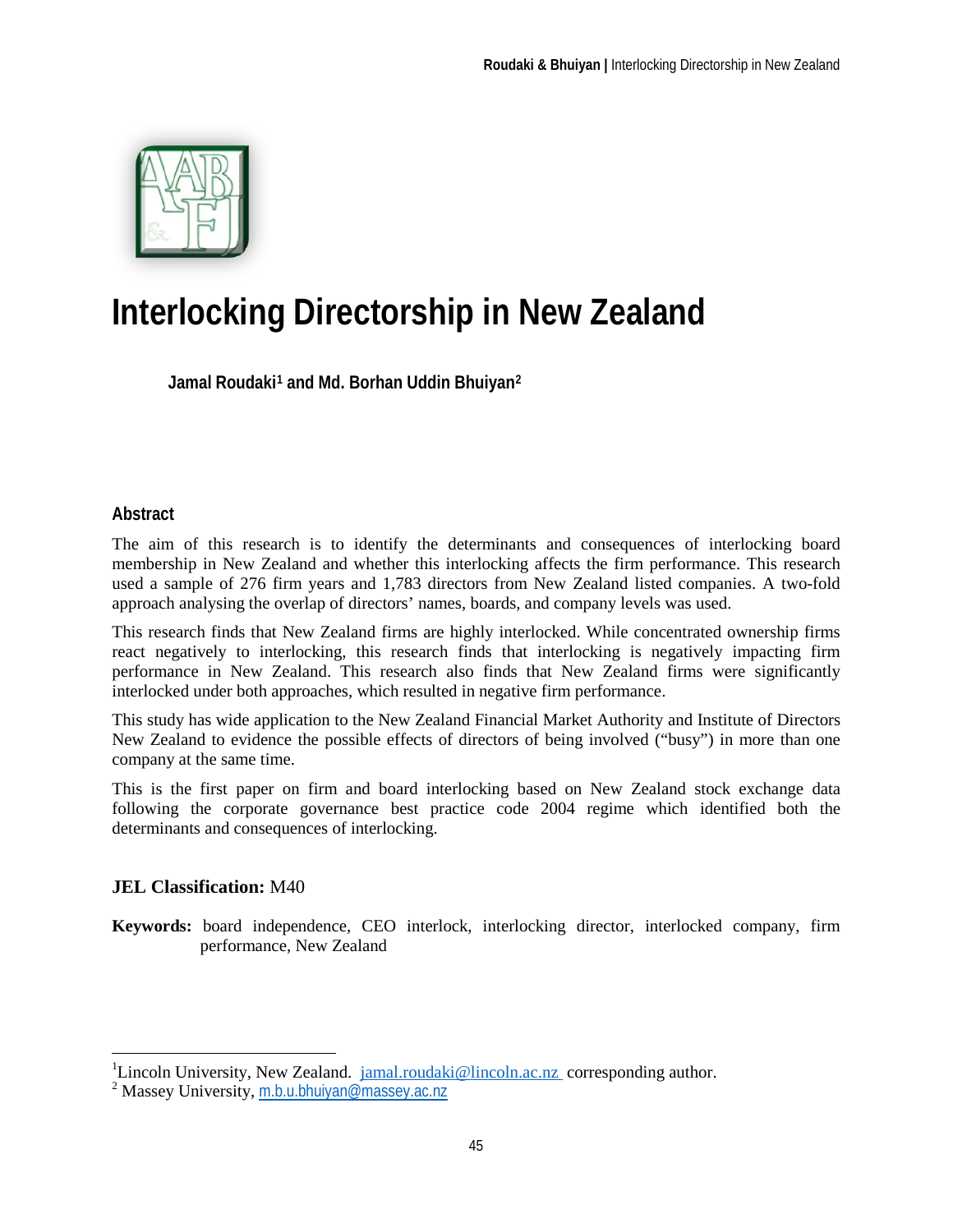# **1. Introduction**

The aim of this research is to identify the determinants of firms having interlocking directors in their boards. We also examine the consequences of interlocking board relationships in whether interlocking affects firm performance. Interlocking occurs when a director sits on his or her own company board but also on at least one other board. Empirical research suggests that firms with a higher level of interlocked board members can gather diversified expertise and experience which helps firms to improve the managerial decision making process and causes higher firm performance. Alternatively, interlocks have become the primary indicator of inter-firm network ties which helps to identify them in publicly available information from highly reliable sources (Devos, Prevost & Puthenpurackal, 2009). Presence of interlocking board members and connected boards may compromise the effectiveness of board monitoring with respect to the setting of directorial and CEO compensation. Therefore, interlocking board members may create an alternative "power house" within the network to deprive shareholders of some influence. However, the behaviour of interlocking directorship is unknown when the firm is strictly in an ownership controlled environment. Any impact of interlock on the information asymmetry environment is yet to be investigated.

The corporate centrality in New Zealand is relatively new following the economic shift towards capitalism in late 1980. A lower level of corporate centrality extant in the early 1970's became more interlocked to capture business and political power following the economic shift (Murray, 2006). A recent survey by Parker (2012) indicates that 15 percent of directors serve more than one board and out of the interlocking directors, 25 percent of female directors' served on more than one board. Recently, the Financial Market Authority New Zealand (2013) issued a best practice guide for directors and emphasized the importance of 'dedicated time' from directors to the directorial role. The report argues that directors can only add value if they spend the time which the company requires in order to professionally carry out their duties.

Extant literature on the effect of interlocking directorship is not conclusive. Following the 'reputation' hypothesis, directors holding multiple board appointments have the advantage of allowing them to learn about different management styles and to enhance their skills. Alternatively, the 'busyness' hypothesis predicts that interlocking board member will devote less attention to each of the boards and/or to prefer one board to another in terms of time use and, ultimately, cause lower performance in the second company. In a recent stream of interlocking literature Bowen, Rajgopal and Venkatachalam (2008) find that firms with more interlocked directors on the board exercise greater accounting discretion, potentially contributing to excess CEO compensation. Contradictory findings in different countries enhance further research on board interlocking and performance.

The managerial labour market in New Zealand, while different from other countries, is criticised due to the lack of qualified independent directors (Goldfinch, 2004). Relaxed monitoring and less pressure on independent directors (Farrar, 2005) along with the shortage of company directors (Bhuiyan & Habib, 2011) creates a unique environment in New Zealand for corporate governance research and directors' 'busyness' related to interlocking board members.

Using a sample of New Zealand listed companies from 1999 – 2011, this research aims to examine the determinants of board interlocking in New Zealand. This research will also extend the work of Bhuiyan and Habib (2011) to see the effect of interlocking directorship on firm performance in New Zealand. A significant contribution of this research is related to higher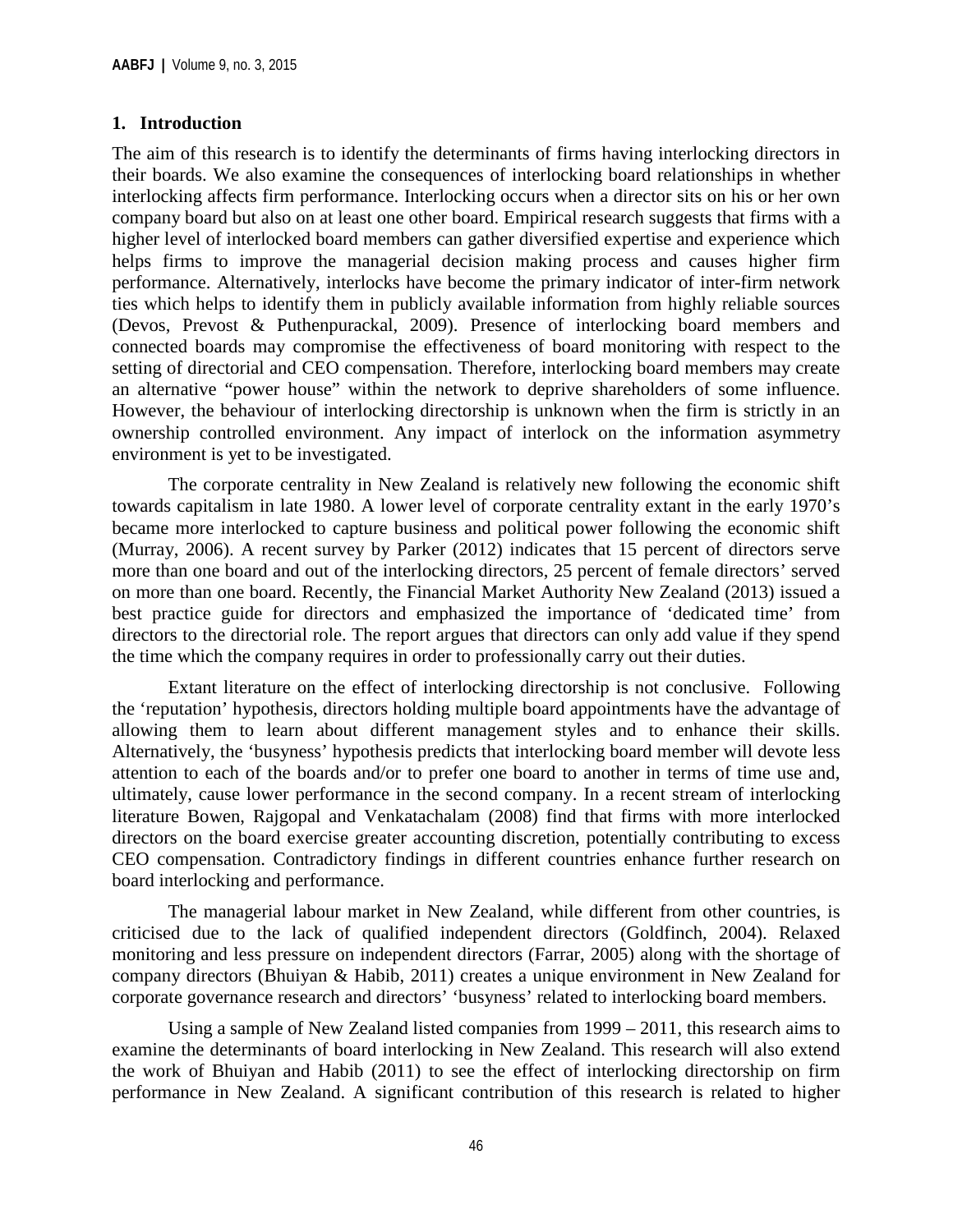ownership concentration in New Zealand, relative to most developed capital markets (United States, UK and Australia). The New Zealand business environment is comparatively close enough for familiarity to arise between people in the same (or similar) professions and therefore the possibility of professional networking is higher than in the USA and UK. Moreover, high ownership concentration created information asymmetry and agency problems (Hossain *et al.*, 2001) in the New Zealand context. This research also aims to split ownership between managerial ownership, institutional ownership, government ownership and individual ownership and to examine how different ownership interacts with multiple directorships.

The paper proceeds as follows. Section two provides relevant literature and the conceptual arguments of board interlocking. Section three explains research methods and data research design. Section four presents the result discussion while section five concludes the paper with remarks and comments on future research.

# **2. Literature Review**

Outside directorship serves as an important incentive for directors to enhance their reputation as monitoring specialists (Fama and Jensen, 1983). Following this, Mace (1986) argues that outside directorships are perceived to be valuable because they provide executives with prestige, visibility and commercial contacts. Early research indicates that busy directors are beneficial for the business as they have more diversified expertise and experience. Biggins (1999) posits that diverse boards help to better represent all shareholders, nurture better appreciation of 'intangibles' such as work/life balance issues and can help recruit and retain top executive women and minorities". Singh, Vinnicombe, and Johnson, (2000) argue that lack of diversity in boards can be associated with negative performance, especially where boards are highly interconnected (e.g. through interlocking directorships), while Mattis (2000) contends that lack of diversity on a board can contribute to a dearth of critical thinking and innovation.

Fama and Jensen's (1983) interlocking directorship research follows two different hypotheses. Firstly, the interlock may indicate the director's quality. Directors having multiple seats on different organisations' boards' signals wider acceptance of his/her expertise and sincerity in their profession. If this is true, then multiple directorships will enhance active monitoring and reduce agency costs. Therefore it would result in enhancing shareholders' confidence and lead to higher stock price. Secondly, and in contrast, directors with too many outside board seats may be so busy that they do not function as effective monitors. The diminishing oversight may cause more severe agency costs as managers serve to further their private benefits at the expense of shareholders and may cause an inverse relation between higher outside directorships and market return. Existing research has been scant in examining the effect of concentrated ownership, managerial discretion and market price. This research aims to enhance the knowledge about multiple directorships within the New Zealand context of ownership structure.

New Zealand has a unique business environment with concentrated ownership which may cause mechanisms of corporate governance to be ineffective. The concentrated ownership also creates a possible environment of interlocking relationship among the firms. Silva, Majluf and Paredes (2006) suggest that firms' performance may be affected by their ownership – control structure and the "social ties" of the firm. They categorised a social tie as family ties and interlocking directorship. Mizruchi (1996) reports that the interlocking of directors facilitates the transfer of information, brings high cohesion and diminishes the probability of opportunistic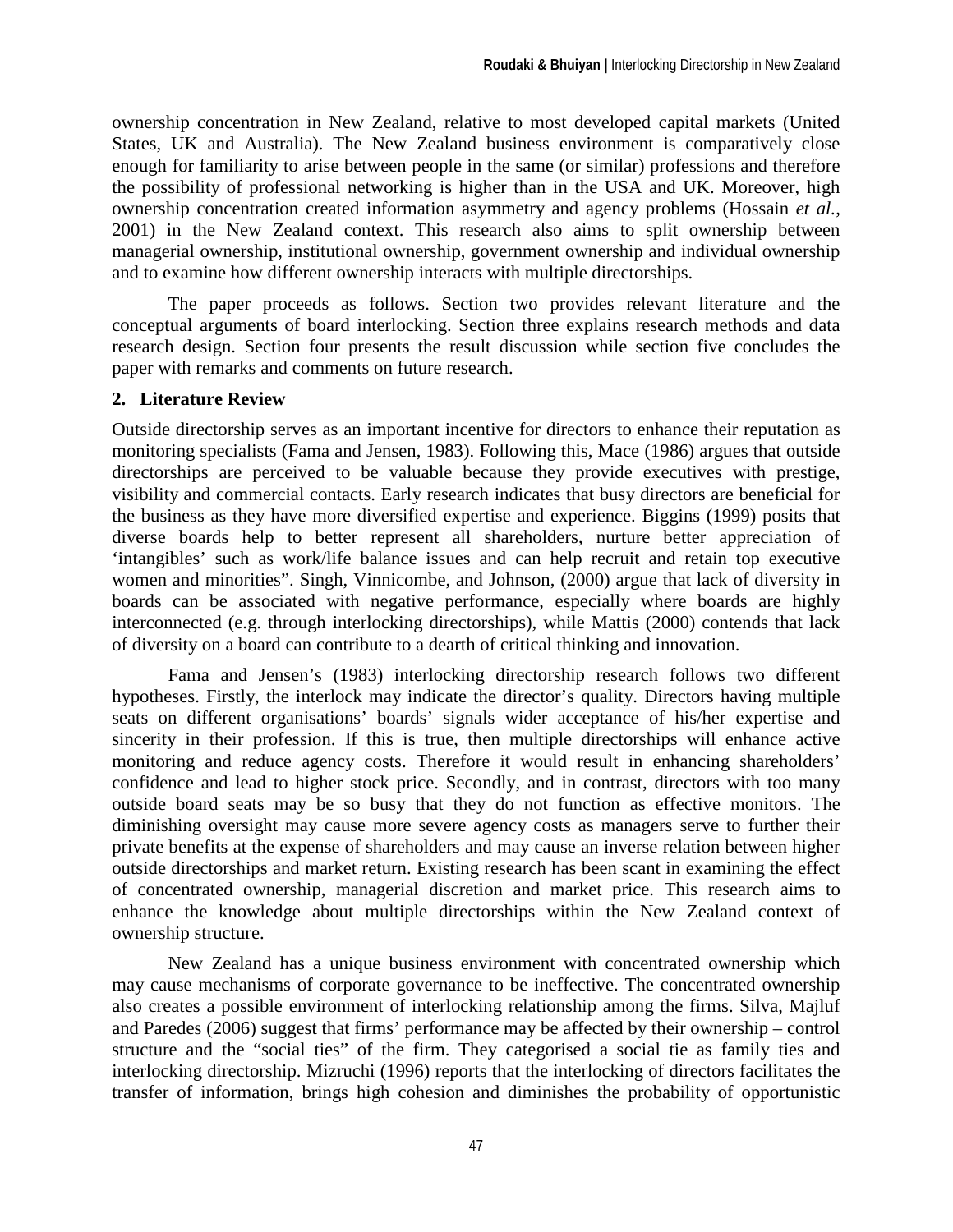behaviour. In contrast, the effect of social ties is negative if family relationship and the interlocking of directors are used to extract value from the firm at the expense of minority shareholders.

Existing research evidence that interlocking is decreasing in different geographical location. Roy, Fox and Hamilton (1994) examined the changes in interlocking directorates for all listed companies on the New Zealand Stock Exchange in the year 1987, 1990 and 1993. Their results showed a decrease in the number of potential director interlocks from 5.6 in 1987 to 3.3 in 1993. Using a sample of 2001–2003; Devos et al. (2009) found that interlocks declined from 71 in 2001 to 29 in 2003 and evidence that interlock does not significantly reduce a firms' value.

Existing literature emphasizes that independent directors are good monitors but increasing independence may not result in improved monitoring in all circumstances. Interlocking directors reflect a subset of independent directors and they represent a large percentage of total independent directors (Keys & Li, 2005). These directors served on multiple boards and are categorised as 'career oriented directors'. Interlocking board members are always open to the concern that they might "shrink" their duties in response to the time demands of their many directorships. Alternatively, the risk of shrinking behaviour may be overcome by the benefit of experience that such directors can bring to a board (Hunton & Rose, 2008).

Extant research studies have evidenced that poorly performing firms are more likely to interlock directors on their board and that the market reacts negatively to the announcement of directors appointment that creates interlock boards (Devos *et al.*, 2009). Fich and Shivdasani (2006) show that firms in which a majority of outside directors hold three or more board seats have significantly lower market-to-book ratios than firms in which a majority of outside directors hold fewer than three board seats; the magnitude of this effect is economically meaningful too.

Beasley (1996) reports that the probability of committing accounting fraud is positively related to the average number of directorships held by outside directors. Ahn, Jiraporn and Kim (2010) examine the impact of multiple directorships on stockholders' wealth around the announcement of merger and acquisitions and argue that multiple directorships affect the quality of managerial oversight and thus influence agency conflicts in an acquisition decision. They found that multiple outside board seats induce negative announcement returns only when the number of multiple directorships reaches a higher threshold. Core, Holthausen, and Larcker (1999) report that busy directors set excessively high levels of CEO compensation, which in turn leads to poor firm performance. In contrast, Ferris, Jagannathan, and Pritchard (2003) find no relationship between the average number of directorships held by outside directors and the firm's market-to-book ratio. This research will elaborate on the existing literature to evidence the effect of board interlocking on managerial discretion and how shareholders are responding to board interlocking firms.

# **3. Research Method and Data**

This section presents the measurement of board interlocking and firms' performance approaches that are used in this research. The following explanation describes data collection and regression models which were administered to examine as determinants of interlocking and performance effects.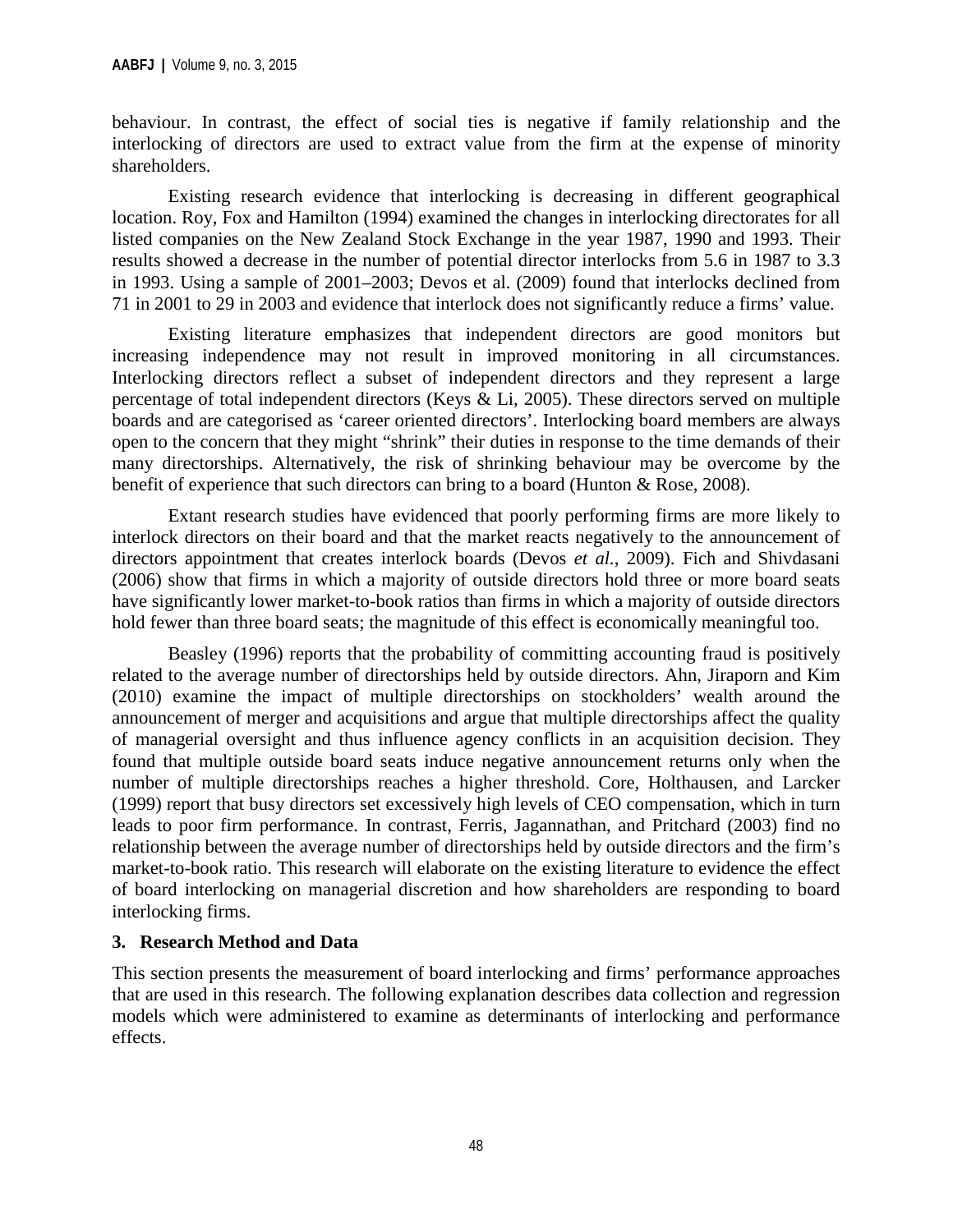#### a) Measurement of board interlocking

The primary variable of interest for measurement of board interlocking is considered as the interlocking directorship exists if:

- *A board of director is involved in outside board as board interlocking; or*
- *Companies involving each other through the directors as company-to-company interlocking*

Board interlocking indicates 'X' numbers of directors are sitting in 'Y' number of other firm boards. Therefore, 'Y' number is considering the board interlocking. Company to company interlocking indicates 'company Z' has interlocking (through the board member) with 'Q' number of companies. The total number counts to measure the interlocking for both board and companies.

b) Measurement of firm performance

Firm performance is measured using three proxies. *First,* return on assets, ratio of net income before tax and total assets. *Second,* return on sales*,* a ratio of net sales and total assets. *Third,* loss dummy*,* a dichotomous variable valued 1 if the firm has a negative profit during the financial year and 0 otherwise.

c) Data

Data related to firms and directors obtained primarily from the NZX deep archive for 1999-2011 proxy sessions in every alternative year (such as, 1999, 2001, 2003, 2007 and 2011). This study considers every alternate year to identify the interlocking variance assuming that interlocking position does not fluctuated much every year. The sample covers 276 firm years and includes a total of 1,783 board of directors' information. Foreign and subsidiary firms are excluded from the sample to obtain consistency and to reflect the purely New Zealand business environment. Financial institutes such as bank and insurance companies are also excluded as corporate governance structure and compliance for these firms are comparatively different than manufacturing and non-finance industry. Financial data such as sales, net income, total assets are collected from DATASTREAM.

d) Empirical research method

In order to investigate determinates of interlocking and performance effects, two regression models are administered to explore the statistical relationship. Firstly, determinants of board interlocking in equations (1) and (2) are considered that are labelled as interlocking determinates equations. Secondly, firm performance relationship with board interlocking investigated in equations (3) to (8) that are called interlocking effect equations.

1. Interlocking determinants equations

The first two regression models examine the determinants of board interlocking in New Zealand. The study models are as follows:

Interlock<sub>board</sub> of director =  $\partial_0 + \partial_1 \log(BOD\_SIZE)_t + \partial_2 \% BOD_{IND_t} + \partial_3 CEO_{interlock_t} +$  $\partial_4 TOP20\_SHROWN_t + \partial_5 CODE_t + \partial_6 \log(SALES)_t + \partial_7 \log(TA)_t + \varepsilon \dots \dots$  (1)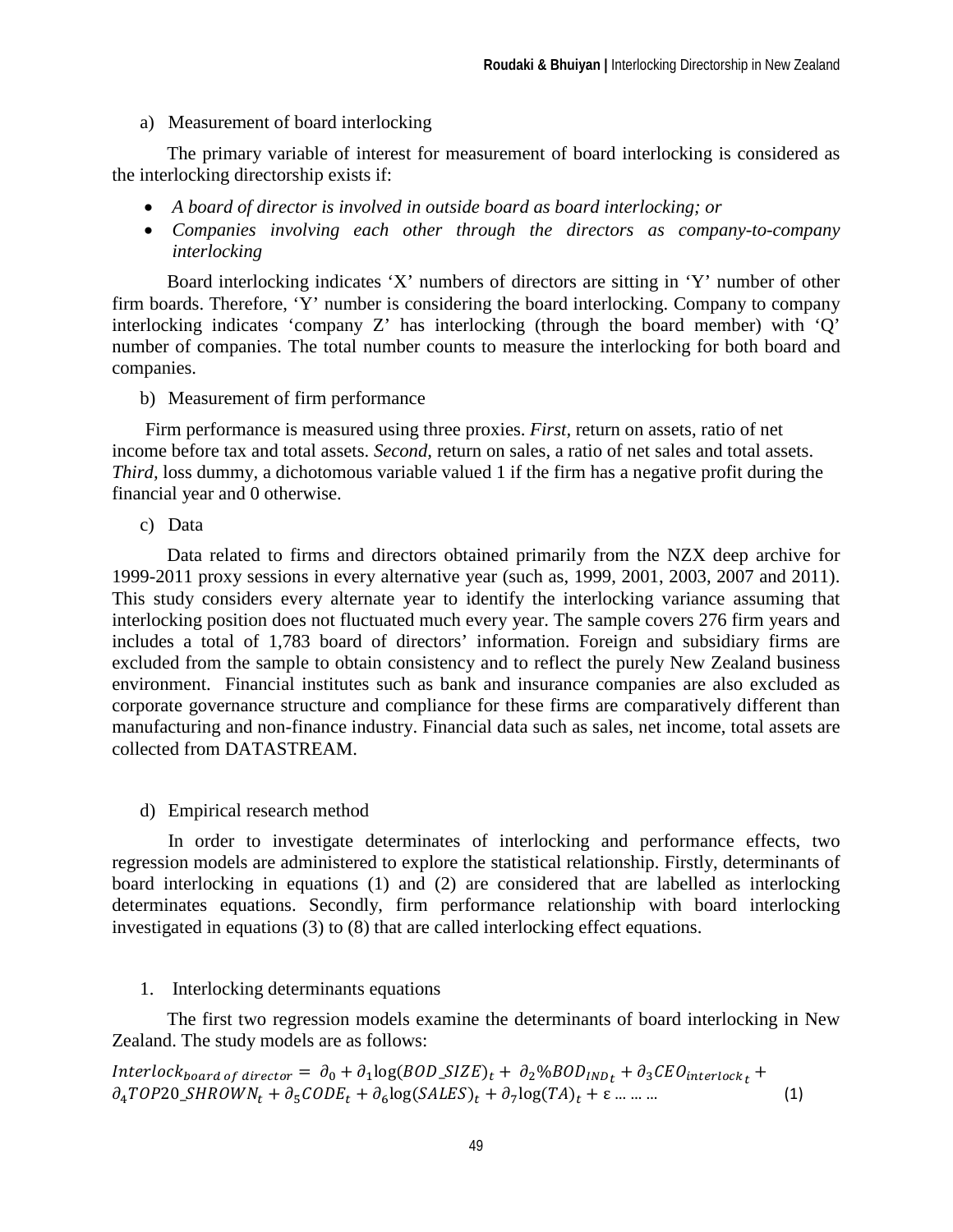Interlock<sub>company</sub> to company =  $\beta_0 + \beta_1 \log(BOD\_SIZE)_t + \beta_2 \% BOD_{IND} + \beta_3 CEO_{interlock} +$  $\beta_4 TOP20\_SHROWN_t + \beta_5 CODE_t + \beta_6 \log(SALES)_t + \beta_7 \log(TA)_t + \varepsilon \dots \dots$  (2)

2. Interlocking effects equations

The remaining equations  $(3-8)$  indicate the regression models for effects of board interlocking on firm performance. In equations 3 to 8, firms' performance consider as a proxy for return on assets, return on sales and loss dummy of financial performance.

 $ROA_t = \partial_0 + \partial_1 \log(BOD\_SIZE)_t + \partial_2 \% BOD_{IND_t} + \partial_3 CEO_{interlock_t} + \partial_4 TOP20\_SHROWN_t +$  $\partial_5 CODE_t + \partial_6 \log(SALES)_t + \partial_7 \log(TA)_t + \partial_8 \text{ Interlock}$  board of director  $+ \varepsilon$  ... ... ... (3)

 $ROS_t = \partial_0 + \partial_1 \log(BOD\_SIZE)_t + \partial_2 \% BOD_{IND_t} + \partial_3 CEO_{interlock_t} + \partial_4 TOP20\_SHROWN_t +$  $\partial_5 CODE_t + \partial_6 \log(SALES)_t + \partial_7 \log(TA)_t + \partial_8 \text{ Interlock}_{board\ of\ director} + \varepsilon \dots \dots$  (4)

LOSS DUMMY<sub>t</sub> =  $\partial_0 + \partial_1 \log(BOD\_SIZE)_t + \partial_2 \% BOD_{IND_t} + \partial_3 CEO_{interlock_t} + \partial_4 TOP20\_SHROWN_t + \partial_5 CODE_t +$  $\partial_6 \log(SALES)_t + \partial_7 \log(TA)_t + \partial_8 \text{ Interlock}_{board\ of\ director} + \varepsilon$ 

(5)

 $ROA_t = \beta_0 + \beta_1 \log(BOD\_SIZE)_t + \beta_2 \% BOD_{IND_t} + \beta_3 CEO_{interlock_t} + \beta_4 TOP20\_SHROWN_t +$  $\beta_5 \text{CODE}_t + \beta_6 \log(\text{SALES})_t + \beta_7 \log(\text{TA})_t + \beta_8 \text{Interlock}_{\text{common} \times \text{to} \text{ common}} + \varepsilon \dots \dots$  (6)

 $ROS_t = \beta_0 + \beta_1 \log(BOD\_SIZE)_t + \beta_2 \% BOD_{IND_t} + \beta_3 CEO_{interlock_t} + \beta_4 TOP20\_SHROWN_t +$  $\beta_5 \text{CODE}_t + \beta_6 \log(\text{SALES})_t + \beta_7 \log(\text{TA})_t + \beta_8 \text{Interlock}_{\text{company to company}} + \varepsilon \dots \dots$  (7)

 $LOS_DUMMY_t =$  $\beta_0 + \beta_1 \log(BOD\_SIZE)_t + \beta_2 \% BOD_{IND_t} + \beta_3 CEO_{interlock_t} + \beta_4 TOP20\_SHROWN_t + \beta_5 CODE_t +$  $\beta_6 \log(SALES)_t + \beta_7 \log(TA)_t + \beta_8 Interlock_{common\,to\,common} + \varepsilon$  ... ... (8)

Where;

| <b>Interlock</b> board of director | $=$ total number of interlocking in the board with other firms board<br><i>(board interlocking)</i>       |
|------------------------------------|-----------------------------------------------------------------------------------------------------------|
| Interlock company to company       | $=$ total number of interlocking in the board with other firms<br>(company to company interlocking)       |
| <b>ROA</b>                         | $=$ a proxy of firm performance, ratio of net income and total assets;                                    |
| ROS                                | $=$ a proxy of firm performance, ratio of total sales and total assets;                                   |
| <b>LOSS DUMMY</b>                  | $=$ a proxy of firm performance, value of 1 if negative profit during<br>the financial year, otherwise 0. |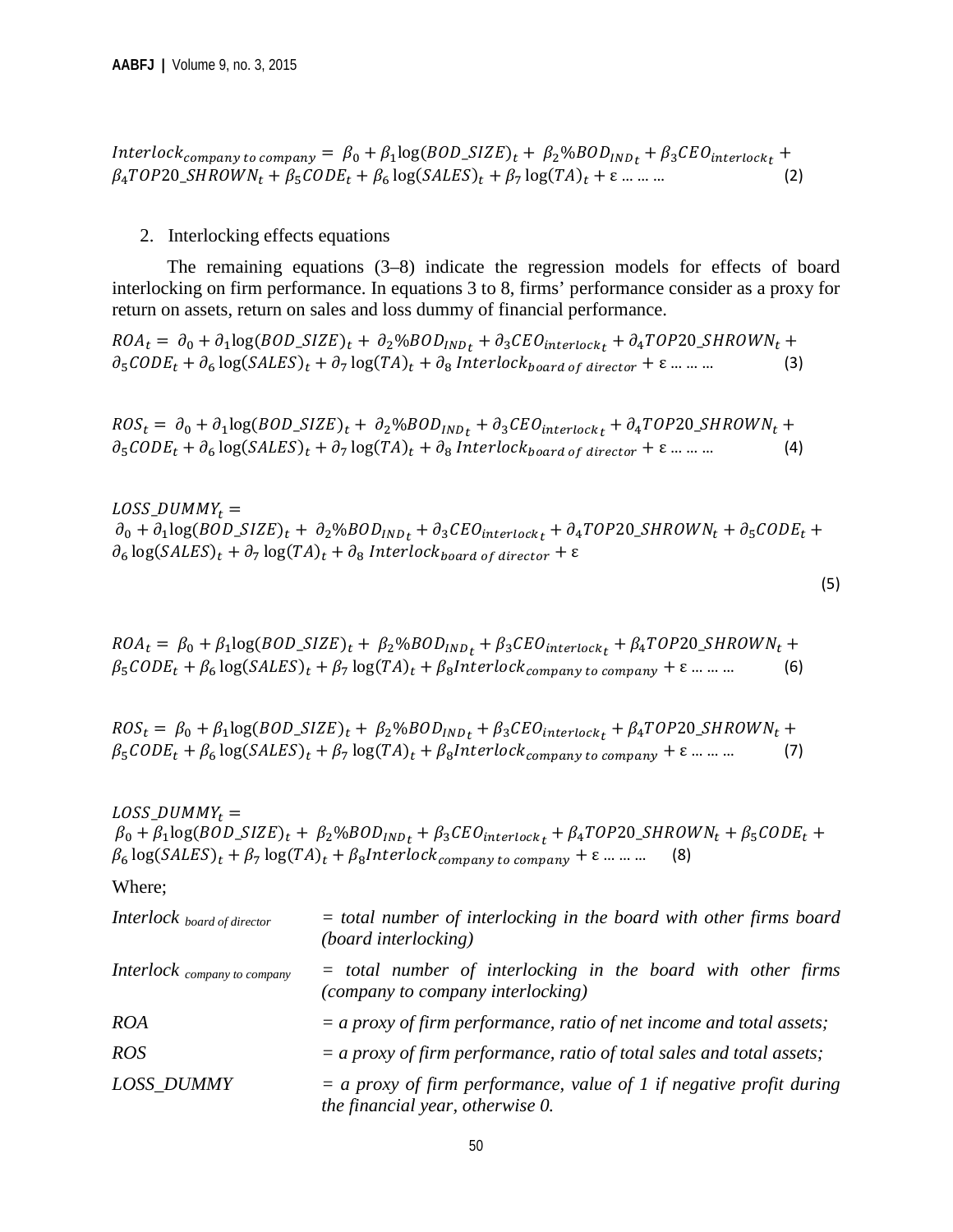| $Log (BOD_{SIZE})$ | $=$ natural log of total number of directors in the board;                                                                             |
|--------------------|----------------------------------------------------------------------------------------------------------------------------------------|
| $%BOD_{IND}$       | $=$ percentage of total number of independent board members;                                                                           |
| $CEO$ interlock    | $=$ a dichotomous variable of CEO interlock measure. A value of '1'<br>is assigned if CEO is an interlocking member and '0' otherwise; |
| <b>CODE</b>        | $=$ a dichotomous variable of 1 if observation is pre-corporate<br>governance code, 0 otherwise;                                       |
| TOP20_SHROWN       | $=$ total percentage of share hold by the top twenty shareholder;                                                                      |
| Log(SALES)         | $=$ log value of sales, a proxy of firm operating complexity;                                                                          |
| Log(TA)            | $=$ natural log of total assets as a proxy of firm size.                                                                               |

**Table 1: Sample distribution**

| Sample distribution                                | <b>Yearly distribution</b> |                         |               |  |
|----------------------------------------------------|----------------------------|-------------------------|---------------|--|
| <b>Details</b>                                     | <b>Number</b>              | Industry                | no. of sample |  |
| Total listed companies in NZX till to date 2012    | 149                        | Agriculture             |               |  |
| Companies doesn't cover full research period       | 45                         | Construction            | 7             |  |
| Companies listed in foreign stock exchange         | 13                         | Consumer                | 28            |  |
| Financial companies                                | 19                         | Energy                  | 28            |  |
| Interlocking director information is not available | 31                         | Forestry                | 7             |  |
|                                                    |                            | Intermediate & durables | 28            |  |
|                                                    |                            | Leisure                 | 28            |  |
|                                                    |                            | Media                   | 14            |  |
|                                                    |                            | Mining                  | 21            |  |
|                                                    |                            | Property                | 14            |  |
|                                                    |                            | Service                 | 42            |  |
|                                                    |                            | Textile                 | 10            |  |
|                                                    |                            | <b>Transport</b>        | 42            |  |
| Total companies covered in the sample              | 41                         | <b>Total</b>            | 276           |  |

# **4. Results**

Panel A of Table 2 contains the descriptive statistics of the variable used in the regression analyses. Average board interlocking in New Zealand is approximately 5 companies in number, while the board size median is 6 person (mean is 6.5 person). About 6 of the directors are independent on the board and CEO interlocks are detected in almost 33 percent of observations firm. About 14 percent companies are experiencing loss during the observation period. About 29 companies are interlocking each other with the interlocking directors in New Zealand. 43 percent of the companies are in pre-code period of observation with an average of 80.74 percent shareholding concentration.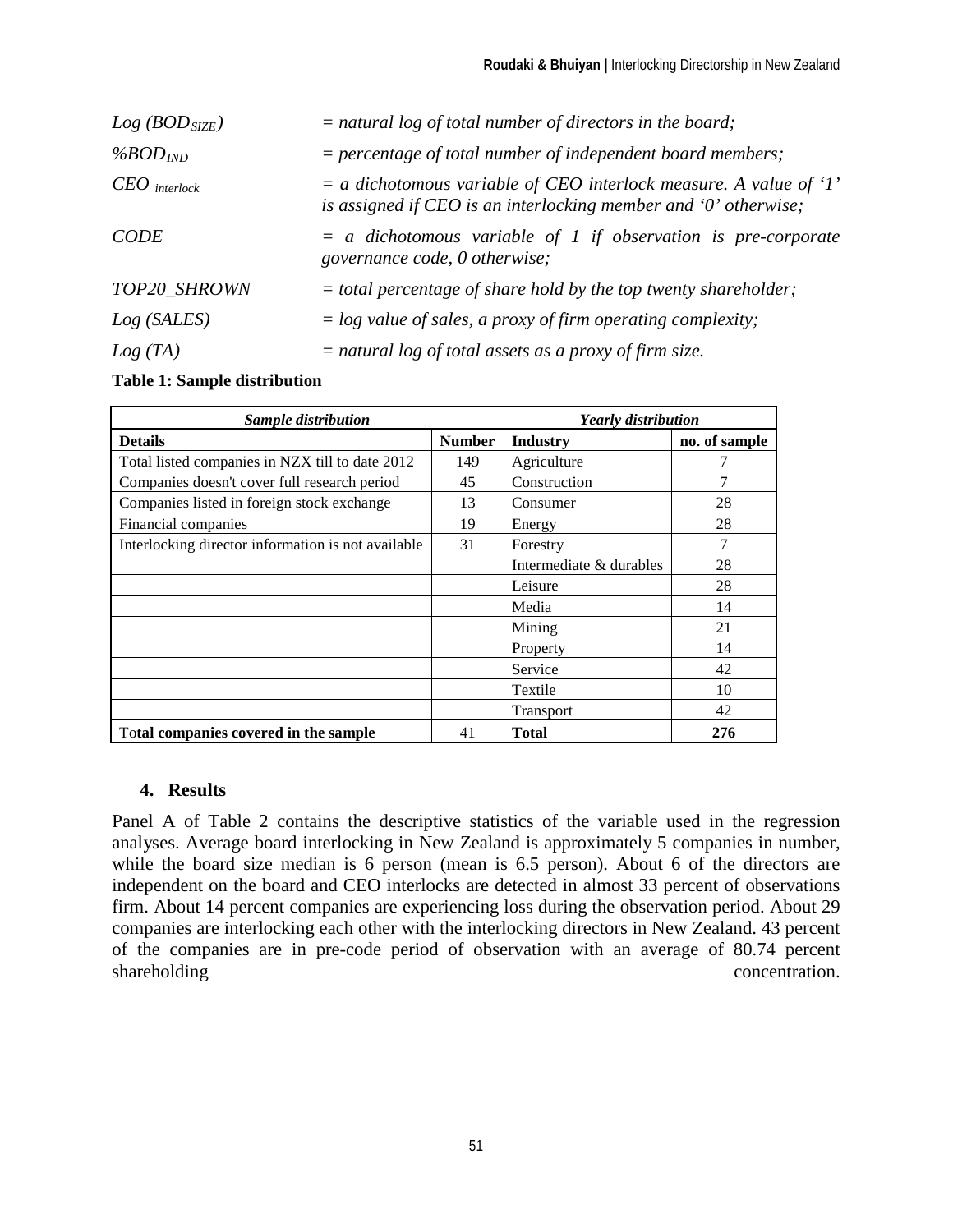# <span id="page-9-0"></span>**Table 2 - Panel A: Descriptive Analysis**

| <b>Variables</b>                     |              | <b>Median</b><br><b>Mode</b><br><b>Std. Deviation</b><br>Mean |                   | <b>Minimum</b> |              | <b>Maximum</b> | <b>Percentiles</b> |              |           |              |           |              |
|--------------------------------------|--------------|---------------------------------------------------------------|-------------------|----------------|--------------|----------------|--------------------|--------------|-----------|--------------|-----------|--------------|
|                                      |              |                                                               |                   |                |              |                |                    |              | 25        | 50           |           | 75           |
| <b>BODINTERLOCK No. BOD. BUS</b>     | 5.255        | 5.000                                                         | 6.000             |                | 2.115        | $\mathbf{0}$   |                    | 13.000       | 4.000     | 5.000        |           | 6.000        |
| <b>BODINTERLOCKNo. COM.BUS</b>       | 28.873       | 23.000                                                        | 22.000            |                | 22.811       | 0              |                    | 110.000      | 13.000    | 23.000       |           | 39.000       |
| <b>CODE</b>                          | 0.433        | $\Omega$                                                      | 0.000             |                | 0.496        | $\Omega$       |                    | 1.000        | 0.000     | $\Omega$     |           | 1.000        |
| <b>BODSIZE</b>                       | 6.484        | 6.000                                                         | $6^{\frac{3}{2}}$ |                | 1.799        | 3.000          |                    | 13.000       | 5.000     | 6.000        |           | 7.000        |
| <b>BODIND</b>                        | 5.382        | 5.000                                                         | 4.000             |                | 1.716        | 2.000          |                    | 12.000       | 4.000     | 5.000        |           | 6.000        |
| <b>CEOINTERLOCK</b>                  | 0.327        | $\Omega$                                                      | $\theta$          |                | 0.470        | $\Omega$       |                    | 1.000        | $\Omega$  | $\Omega$     |           | 1.000        |
| TOP20 SHR                            | 0.807        | 0.668                                                         | 0.380             |                | 2.513        | 0.164          |                    | 42.200       | 0.477     | 0.668        |           | 0.839        |
| <b>LOGSALES</b>                      | 5.194        | 5.279                                                         | 0.000             |                | 0.971        | 0.000          |                    | 7.442        | 4.669     | 5.279        |           | 5.780        |
| <b>ROA</b>                           | $-0.045$     | 0.069                                                         | $-30.880$         |                | 1.874        | $-30.879$      |                    | 0.486        | 0.024     | 0.069        |           | 0.132        |
| <b>ROS</b>                           | $-0.211$     | 0.102                                                         | $-73.380$         |                | 4.600        | $-73.375$      |                    | 3.300        | 0.041     | 0.102        |           | 0.244        |
| <b>LOSS_DUMMY</b>                    | 0.142        | $\Omega$                                                      | $\boldsymbol{0}$  |                | 0.350        | 0              |                    | 1.000        | $\Omega$  | $\Omega$     |           | $\Omega$     |
| <b>Profit before Tax</b>             | 81239.720    | 17903.000                                                     | $-1000.000$       |                | 733474.500   | -7199000.000   |                    | 6297000.000  | 3260.000  | 17903.000    |           | 54985.000    |
| <b>Panel B: Correlation Analysis</b> |              |                                                               |                   |                |              |                |                    |              |           |              |           |              |
| <b>Variables</b>                     | $\mathbf{1}$ | $\overline{2}$                                                | 3                 | $\overline{4}$ | 5            | 6              | $\overline{z}$     | 8            | 9         | 10           | 11        | 12           |
| Percentage of _BOD_INTLOCK           |              |                                                               |                   |                |              |                |                    |              |           |              |           |              |
| (1)                                  | 1            |                                                               |                   |                |              |                |                    |              |           |              |           |              |
| Log_COMP_INTLOCK (2)                 | $.637**$     | $\mathbf{1}$                                                  |                   |                |              |                |                    |              |           |              |           |              |
| <b>BODSIZE</b> (3)                   | 0.049        | $.411**$                                                      | 1                 |                |              |                |                    |              |           |              |           |              |
| <b>BODIND</b> (4)                    | $.317**$     | 0.107                                                         | $-.243**$         | $\mathbf{1}$   |              |                |                    |              |           |              |           |              |
| <b>CEOINTERLOCK (5)</b>              | $.247**$     | $.303**$                                                      | $.185***$         | $-.272**$      | $\mathbf{1}$ |                |                    |              |           |              |           |              |
| <b>TOP20_SHR (6)</b>                 | $-0.073$     | 0.055                                                         | $-0.015$          | $-0.049$       | $-0.053$     | $\mathbf{1}$   |                    |              |           |              |           |              |
| <b>CODE</b> (7)                      | $-.121*$     | $-0.105$                                                      | 0.091             | $-0.115$       | 0.048        | 0.062          | 1                  |              |           |              |           |              |
| LOGSALES (8)                         | $.224**$     | $.392**$                                                      | $.564**$          | $-0.063$       | $.188**$     | $-0.063$       | $-0.05$            | $\mathbf{1}$ |           |              |           |              |
| <b>ROA</b> (9)                       | $-0.063$     | 0.044                                                         | $.178***$         | 0.05           | 0.043        | $-0.004$       | 0.05               | $.148*$      | 1         |              |           |              |
| <b>ROS (10)</b>                      | $-0.057$     | 0.052                                                         | $.189**$          | $-0.052$       | 0.042        | $\Omega$       | 0.037              | $.339**$     | $.202**$  | $\mathbf{1}$ |           |              |
| LOG_TA (11)                          | $.262**$     | $.347**$                                                      | .521**            | $.124*$        | $.140*$      | $-0.095$       | $-0.098$           | $.751**$     | $.190**$  | $.248**$     | 1         |              |
| <b>LOSS</b> (12)                     | $-0.021$     | $-.128*$                                                      | $-.213**$         | 0.025          | 0.072        | $-0.028$       | 0.024              | $-.211**$    | $-.200**$ | $-.254**$    | $-0.153*$ | $\mathbf{1}$ |

\*\*\* Significance at 1% level; \*\* significance at 5% level; \* significance at 10% level.

<sup>&</sup>lt;sup>3</sup> Multiple modes exist. The smallest value is shown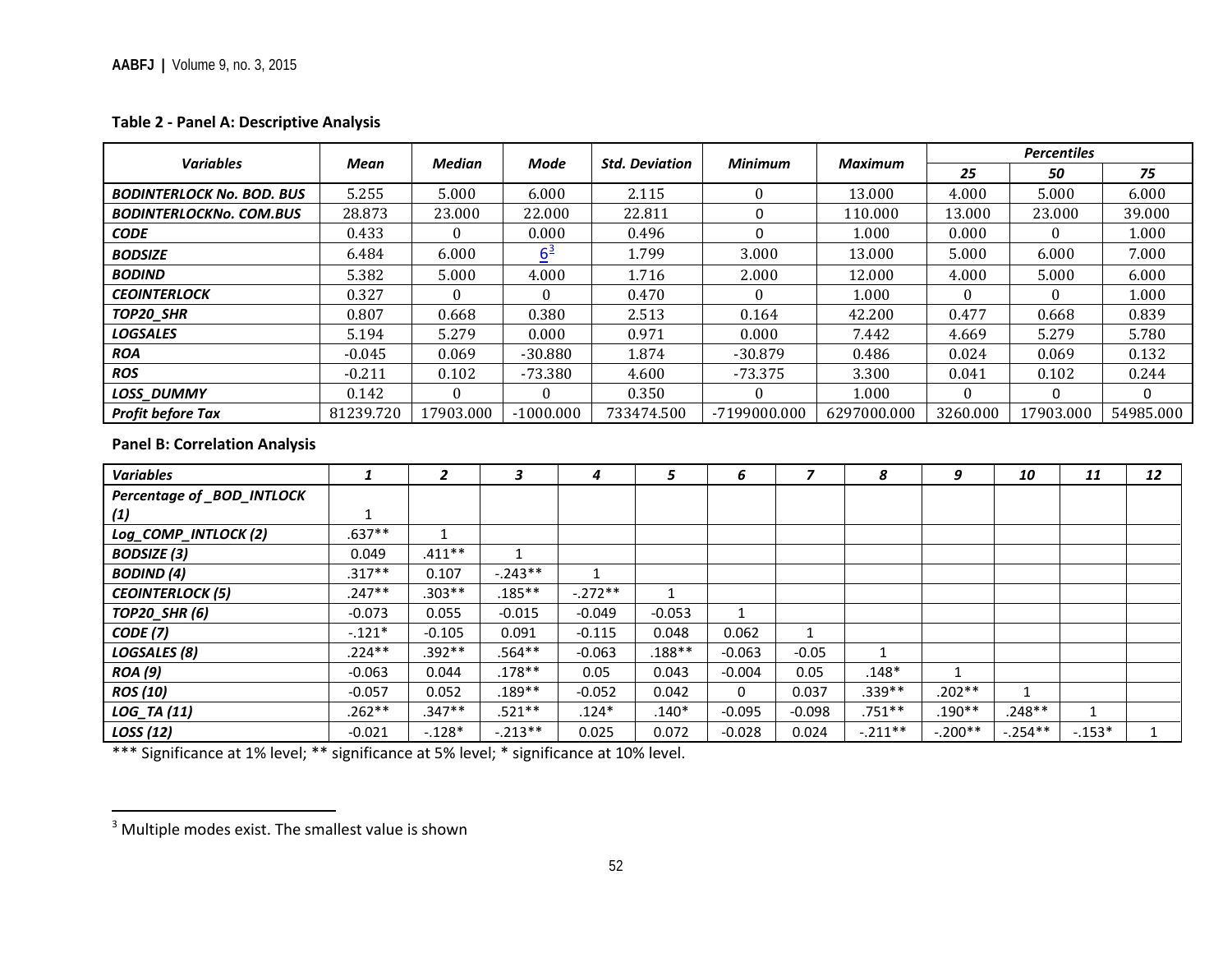Panel B of Table 2 reports the correlation analysis. Board interlocking directorship is positively correlated with independence of board and CEO interlocking (correlation coefficients are significant at better than 10 percent level, two tail tests), implying that interlocking firms have more independent directors and CEO while heavily involved in other boards. Considering shareholding by the top twenty shareholders (Top20SHR) factor results indicate a negatively correlation with the board interlocking, implying concentrated ownership firms have less independent directors and also less interlocking during the observation period. Firms have less interlocking during the pre-code tenure. It seems that corporate governance codes have positively impacted development of interlocking among New Zealand listed companies. Following univariate analysis will provide more evidence for such relationship. Consistent with expectation, all the variables are significantly correlated with board interlocking.

Table 3 presents a univariate test of difference in mean value for selected variables. During the pre-code period, board interlocking, company interlocking, percent of BOD independence are significantly different than post code period of Interlocking firms. Board interlocking, company interlocking, percent of board independence are significantly different for negative profit firms in compare with loss firm during the observation period. Finally, for firms with CEO interlock and non-CEO interlock firms, board interlock, company interlock, board size and percent of independent directorship are significantly different.

#### **Table 3**

|                                | Code     |          |            | <b>Loss Dummy</b> |          |            | <b>CEO</b> Interlock |             |            |  |
|--------------------------------|----------|----------|------------|-------------------|----------|------------|----------------------|-------------|------------|--|
|                                | Pre-     | Post-    | mean       | $+$ 've           | $-$ 've  | mean       | <b>CEO</b>           | $CEO$ not   | mean       |  |
| Variables                      | code(a)  | code(b)  | difference | profit            | profit   | difference | interlock            | interlocked | difference |  |
| <b>BOD</b> interlock           | 0.831    | 0.777    | $2.01**$   | 0.80              | 0.72     | $0.345*$   | 0.886                | 0.769       | $-4.22***$ |  |
| Company<br>interlock           | 1.356    | 1.274    | $1.74*$    | 1.34              | 1.19     | $2.216***$ | 1.488                | 1.238       | $-5.23***$ |  |
| <b>BODSIZE</b>                 | 0.785    | 0.808    | $-1.51$    | 0.81              | 0.72     | $3.605***$ | 0.827                | 0.779       | $-3.12***$ |  |
| <b>BODIND</b>                  | 0.853    | 0.819    | $1.91**$   | 0.83              | 0.85     | $-0.420*$  | 0.780                | 0.867       | $4.67***$  |  |
| <b>CEOINTERL</b><br><b>OCK</b> | 0.31     | 0.35     | $-0.79$    | 0.31              | 0.41     | $-1.191$   |                      |             |            |  |
| <b>TOP20SHR</b>                | 0.672    | 0.985    | $-1.03$    | 0.83              | 0.64     | 0.465      | 0.617                | 0.910       | 0.88       |  |
| <b>LOGSALES</b>                | 5.23     | 5.13     | 0.81       | 5.27              | 6.25     | $3.51***$  | 5.465                | 5.072       | $-3.11***$ |  |
| <b>ROA</b>                     | $-0.127$ | 0.623    | $-0.83$    | 0.112             | $-0.965$ | $3.37***$  | 0.071                | $-1.021$    | $-0.71$    |  |
| <b>ROS</b>                     | $-0.361$ | $-0.017$ | $-0.61$    | 0.22              | $-3.35$  | $4.25***$  | 0.771                | $-0.341$    | $-0.68$    |  |
| LOG TA                         | 5.54     | 5.36     | $1.64*$    | 5.51              | 5.12     | $2.56**$   | 5.631                | 5.372       | $-2.33*$   |  |
| <b>LOSS</b>                    | 0.13     | 0.15     | $-0.39$    |                   |          |            | 0.18                 | 0.12        | $-1.91*$   |  |
| <b>CODE</b>                    |          |          |            | 0.43              | 0.46     | $-0.391$   | 0.47                 | 0.42        | $-0.79$    |  |

Univariate Analysis

\*\*\* Significance at 1% level; \*\* significance at 5% level; \* significance at 10% level.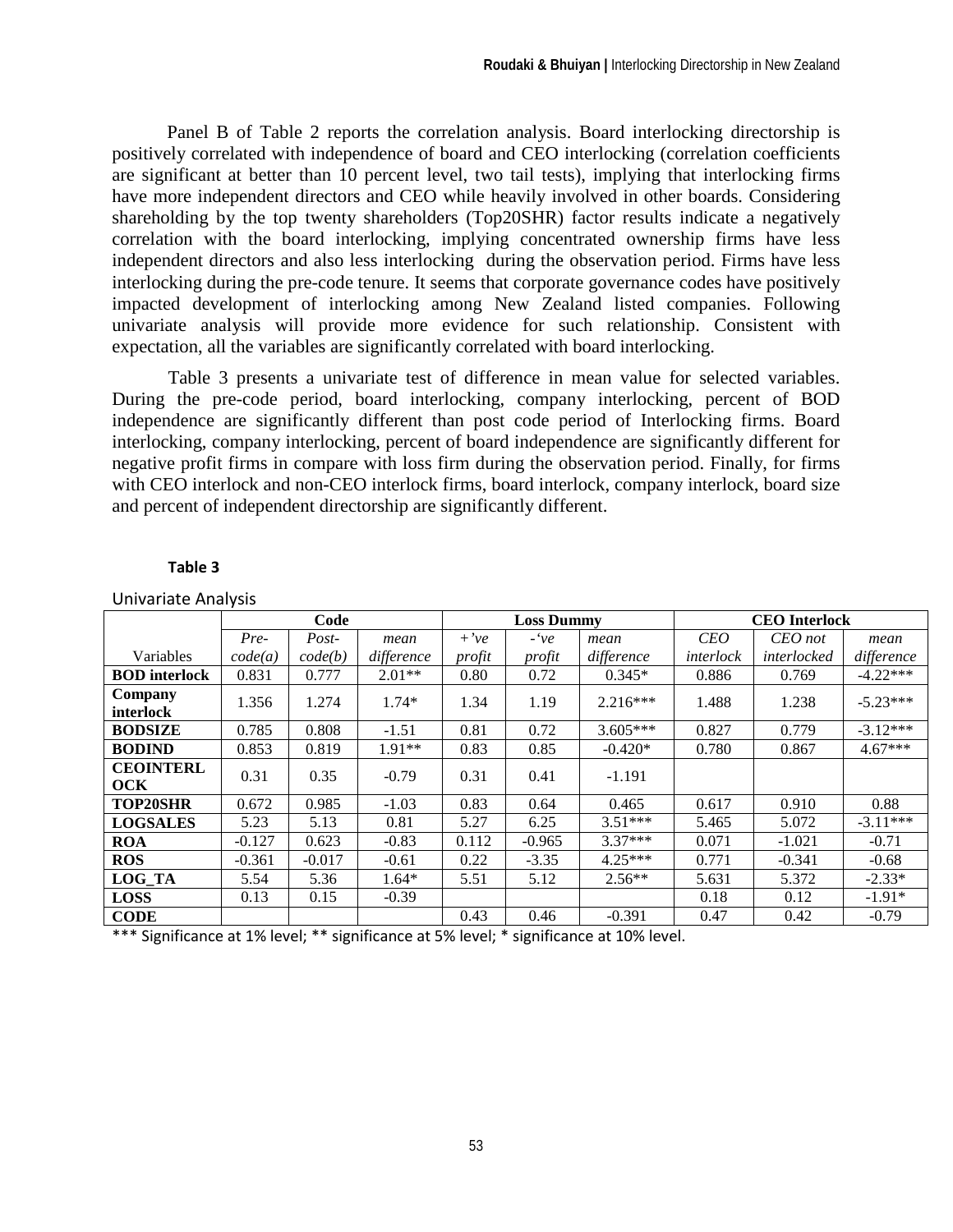# 4.1 What determines board interlocking in New Zealand?

Analysis of the multivariate results implies the following: although univariate analysis reveals some interesting insights, the results do not control for other known determinants of board interlocking choice. Table 4 examines the determinants of board interlocking and company-tocompany interlocking in New Zealand. Both the distress coefficients are positive and statistically significant at better than 1% level. Board size and percent of independent directors are positive and statistically significant which indicates that firms with large board size and more independent board have more interlocking directors. Alternatively, CODE (corporate governance code) is negative and statistically significant at 1% level. This result indicates that after 2003 (post code period) directors are experiencing less interlocking in New Zealand. CEO interlock is positive and statistically significant with board and company-to-company interlocking, implying that firms have more interlocking directors and more company interlock when the CEO is also interlocked. However, the results of TOP20SHR are mixed. The positive coefficient with Log of Sales indicates that firms with more operating complexity have more interlocked directors. However, firm size proxy as Log of Total Assets shows mixed results with the board and company-to-company interlocking.

#### **Table 4**

## **Regression analysis:** *Interlocking equation*

 $Interlock_{board\ of\ director}$  =  $\partial_0 + \partial_1 \log(BOD\_SIZE)_t + \partial_2 \% BOD_{IND_t} + \partial_3 CEO_{interlock_t} + \partial_4 TOP20\_SHROWN_t + \partial_5 CODE_t +$  $\partial_6 \log(SALES)_t + \partial_7 \log(TA)_t + \varepsilon$  … … … (1)  $Interlock_{company\ to\ company}$  =  $\beta_0 + \beta_1 \log(BOD\_SIZE)_t + \beta_2 \% BOD_{IND_t} + \beta_3 CEO_{interlock_t} + \beta_4 TOP20\_SHROWN_t + \beta_5 CODE_t +$  $\beta_6 \log(SALES)_t + \beta_7 \log(TA)_t + \varepsilon$  … … … (2)

| <b>Variables</b>         | <b>Predicated Signs</b> | <b>Board Interlock (Coefficient)</b> | <b>Company to Company interlock (Coefficient)</b> |
|--------------------------|-------------------------|--------------------------------------|---------------------------------------------------|
| Constant                 |                         | 0.26                                 | $-0.471***$                                       |
| <b>BODSIZE</b>           | +                       | $0.48***$                            | $1.08***$                                         |
| <b>INDDIR</b>            | +                       | $0.59***$                            | $0.751***$                                        |
| <b>CODE</b>              |                         | $-0.30***$                           | $-0.096**$                                        |
| <b>CEOINTERLOCK</b>      | +                       | $0.146**$                            | $0.268***$                                        |
| <b>TOP20SHR</b>          | $-$ /+                  | $-0.01$                              | $0.016**$                                         |
| <b>LOGSALES</b>          | $+/-$                   | 0.03                                 | $0.097**$                                         |
| LOG TA                   | $+/-$                   | 0.025                                | $-0.047$                                          |
|                          |                         |                                      |                                                   |
| F-value                  |                         | $13.67***$                           | $1.48***$                                         |
| <b>Adjusted R-Square</b> |                         | 0.251                                | 0.329                                             |

\*\*\* Significance at 1% level; \*\* significance at 5% level; \* significance at 10% level.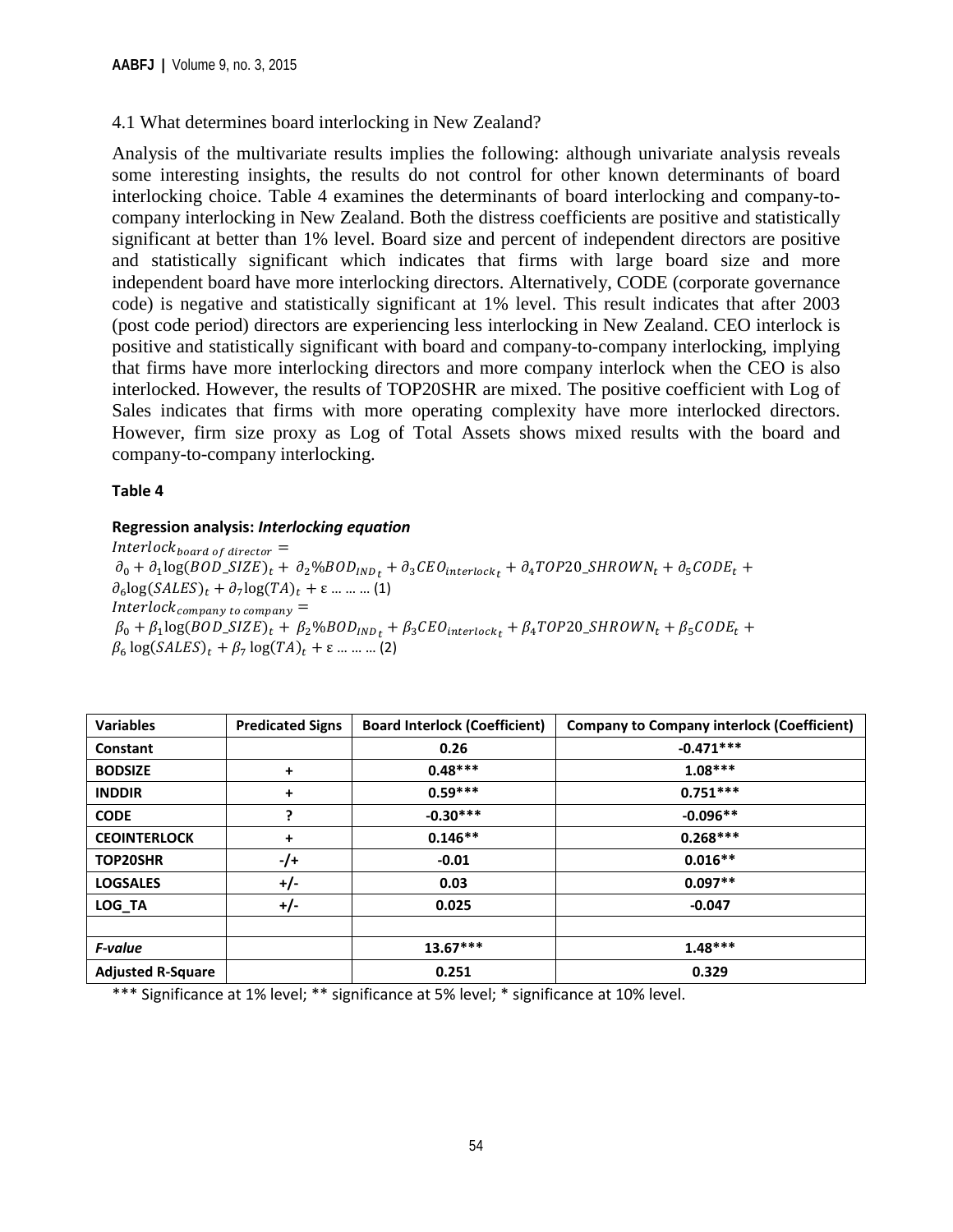Where; Interlock <sub>board of director</sub>= total number of interlocking in the board with other firms board (board interlocking); *Interlock company to company = total number of interlocking in the board with other firms (company to company interlocking); ROA = a proxy of firm performance, ratio of net income and total assets; ROS= a proxy of firm performance, ratio of total sales and total assets; LOSS\_DUMMY= a proxy of firm performance, value of 1 if negative profit during the financial year, otherwise 0. Log (BOD<sub>SIZE</sub>) = natural log of total number of directors in the board; %BOD<sub>IND</sub>* = percentage of total number of independent board members; CEO interlock =a dichotomous variable *of CEO interlock measure. A value of '1' is assigned if CEO is an interlocking member and '0' otherwise; CODE= a dichotomous variable of 1 if observation is pre-corporate governance code, 0 otherwise; TOP20\_SHROWN = total percentage of share hold by the top twenty shareholder; Log (SALES) = log value of sales, a proxy of firm operating complexity; Log (TA) = natural log of total assets as a proxy of firm size.*

Taken together with both the regression results, (1) & (2) provide evidence that boards are more interlocked when the board size is larger and with more independent directors. CEO interlocks also influence the interlocking directorship for firms in New Zealand. This result is consistent with Devos, Prevost and Puthenpurackal (2009) with the finding that shareholders react negatively to the formation of director interlocks and reduced sensitivity of CEO turnover to firm performance.

# 4.2 Effects of interlocking in New Zealand firms

Table 5 examines the firm performance when interlocking exists. All the three performance (ROA, ROS, LOSS Dummy) coefficients are negative with board interlocking and company-tocompany interlocking. Board interlocking is negative and statistically (at 1 to 10% level) significant for ROA, ROS and Loss Dummy. Company-to-company is negative and statistically significant (at 1 to 10% level except LOSS DUMMY) with ROA and ROS.

Board size coefficient is positive and statistically significant (at 1 to 10% level) with ROA but negative significance with ROS and LOSSDUMY. Percent of independent director has positive coefficient with board interlocking and company-to-company interlocking for all the performance measure ROA, ROS and LOSS DUMMY. CEO interlock has negative coefficient with ROS for both interlocking measure with no significance but positive coefficient with ROA and LOSS dummy having no significance. Corporate governance code has positive coefficient with board and company-to-company interlocking for all three measures but mixed coefficient for TOP20SHR.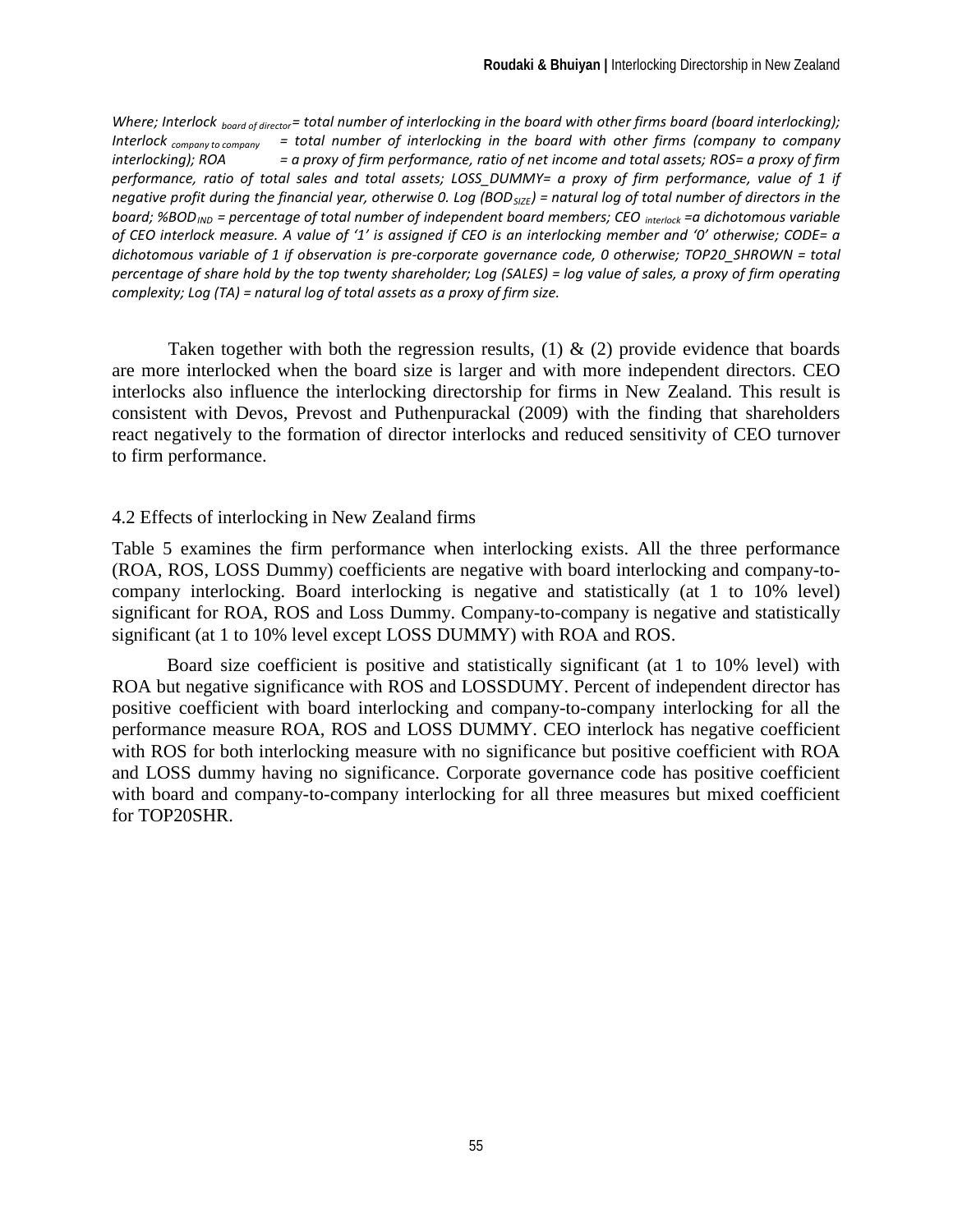#### **Table 5**

#### **Regression Analysis:** *Interlocking performance regression*

 $ROA_t = \partial_0 + \partial_1 log(BOD\_SIZE)_t + \partial_2 \% BOD_{IND_t} + \partial_3 CEO_{interlock_t} + \partial_4 TOP20\_SHROWN_t + \partial_5 CODE_t +$  $\partial_6 \log(SALES)_t + \partial_7 \log(TA)_t + \partial_8 \text{ Interlock}_{board\ of\ director} + \varepsilon \dots \dots \dots (3)$  $ROS_t = \partial_0 + \partial_1 \log(BOD\_SIZE)_t + \partial_2 \% BOD_{IND_t} + \partial_3 CEO_{interlock_t} + \partial_4 TOP20\_SHROWN_t + \partial_5 CODE_t +$  $\partial_\epsilon \log(SALES)_t + \partial_7 \log(TA)_t + \partial_8\ Interlock_{board\ of\ director} + \epsilon \dots \dots \dots (4)$  $Loss\_DUMMY_t = \partial_0 + \partial_1 log(BOD\_SIZE)_t + \partial_2 \% BOD_{IND_t} + \partial_3 CEO_{interlock_t} + \partial_4 TOP20\_SHROWN_t +$  $\partial_5 CODE_t + \partial_6 \log(SALES)_t + \partial_7 \log(TA)_t + \partial_8 \text{ Interlock}_{board\ of\ director} + \varepsilon \dots \dots \dots (5)$  $ROA_t = \beta_0 + \beta_1 \log(BOD\_SIZE)_t + \beta_2 \% BOD_{IND_t} + \beta_3 CEO_{interlock_t} + \beta_4 TOP20\_SHROWN_t + \beta_5 CODE_t +$  $\beta_6 \log(SALES)_t + \beta_7 \log(TA)_t + \beta_8 Interlock_{company\ to\ company} + \varepsilon$  ... ... ... (6)  $ROS_t = \beta_0 + \beta_1 \log(BOD\_SIZE)_t + \beta_2 \% BOD_{IND_t} + \beta_3 CEO_{interlock_t} + \beta_4 TOP20\_SHROWN_t + \beta_5 CODE_t +$  $\beta_6 \log(SALES)_t + \beta_7 \log(TA)_t + \beta_8 Interlock_{company\ to\ company} + \varepsilon \dots \dots \dots (7)$  $Loss\_DUMMY_t = \beta_0 + \beta_1 log(BOD\_SIZE)_t + \beta_2 %BOD_{IND_t} + \beta_3 CEO_{interlock_t} + \beta_4 TOP20\_SHROWN_t +$ 

 $\beta_5 CODE_t + \beta_6 \log(SALES)_t + \beta_7 \log(TA)_t + \beta_8 Interlock_{company\ to\ company} + \varepsilon \dots \dots \dots$  (8)

| <b>Variables</b>                    |                       |            | <b>Board interlocking</b> |                      | Company to company<br>interlock |            |                      |
|-------------------------------------|-----------------------|------------|---------------------------|----------------------|---------------------------------|------------|----------------------|
|                                     | <b>Predicted sign</b> | <b>ROA</b> | <b>ROS</b>                | <b>LOSS</b><br>Dummy | <b>ROA</b>                      | <b>ROS</b> | <b>LOSS</b><br>Dummy |
| Constant                            |                       | $-4.09***$ | $-8.85***$                | $0.46**$             | -4.40                           | -9.34      | $0.472**$            |
| Percentage of<br>board interlocking | ?                     | $-1.49***$ | $-2.27***$                | $-0.67*$             |                                 |            |                      |
| Company to                          |                       |            |                           |                      |                                 |            |                      |
| company                             | 5                     |            |                           |                      | $-0.416*$                       | $-0.41*$   | $-0.21$              |
| interlocking                        |                       |            |                           |                      |                                 |            |                      |
| <b>BODSIZE</b>                      | +                     | $1.98*$    | $-1.80*$                  | $-0.413**$           | $2.57**$                        | $-1.20*$   | $-0.41**$            |
| <b>INDDIR</b>                       | +                     | $1.87**$   | $1.04*$                   | 0.49                 | $1.31*$                         | 0.06       | 0.26                 |
| <b>CEOINTERLOCK</b>                 | 5.                    | 0.24       | $-0.38$                   | 0.03                 | 0.14                            | $-0.265$   | 0.25                 |
| <b>TOP20SHR</b>                     | +                     | 0.08       | 0.31                      | $-0.03$              | 0.02                            | 0.04       | $-0.03$              |
| <b>CODE</b>                         | -/+                   | 0.19       | 0.63                      | 0.42                 | 0.171                           | 0.64       | 0.47                 |
| <b>LOGSALES</b>                     | +/-                   | $-0.03$    | $2.44***$                 | $-0.10***$           | $-0.36$                         | $2.48**$   | $-0.10**$            |
| LOG TA                              | +/-                   | $0.38***$  | $-0.37$                   | $0.92**$             | $0.327*$                        | $-0.48$    | $0.09**$             |
|                                     |                       |            |                           |                      |                                 |            |                      |
| F-value                             |                       | $2.769***$ | $5.016***$                | $2.90***$            | $2.13***$                       | $4.69***$  | 2.95                 |
| <b>Adjusted R-Square</b>            |                       | 0.051      | 0.11                      | 0.054                | 0.04                            | 0.10       | 0.56                 |

\*\*\* Significance at 1% level; \*\* significance at 5% level; \* significance at 10% level.

*Where; Interlock board of director= total number of interlocking in the board with other firms board (board interlocking); Interlock company to company = total number of interlocking in the board with other firms (company to company interlocking); ROA = a proxy of firm performance, ratio of net income and total assets; ROS= a proxy of firm performance, ratio of total sales and total assets; LOSS\_DUMMY= a proxy of firm performance, value of 1 if negative profit during the financial year, otherwise 0. Log (BOD<sub>SIZE</sub>) = natural log of total number of directors in the board; %BOD<sub>IND</sub>* = percentage of total number of independent board members; CEO <sub>interlock</sub> =a dichotomous variable *of CEO interlock measure. A value of '1' is assigned if CEO is an interlocking member and '0' otherwise; CODE= a dichotomous variable of 1 if observation is pre-corporate governance code, 0 otherwise; TOP20\_SHROWN = total percentage of share hold by the top twenty shareholder; Log (SALES)= log value of sales, a proxy of firm operating complexity; Log (TA)= natural log of total assets as a proxy of firm size.*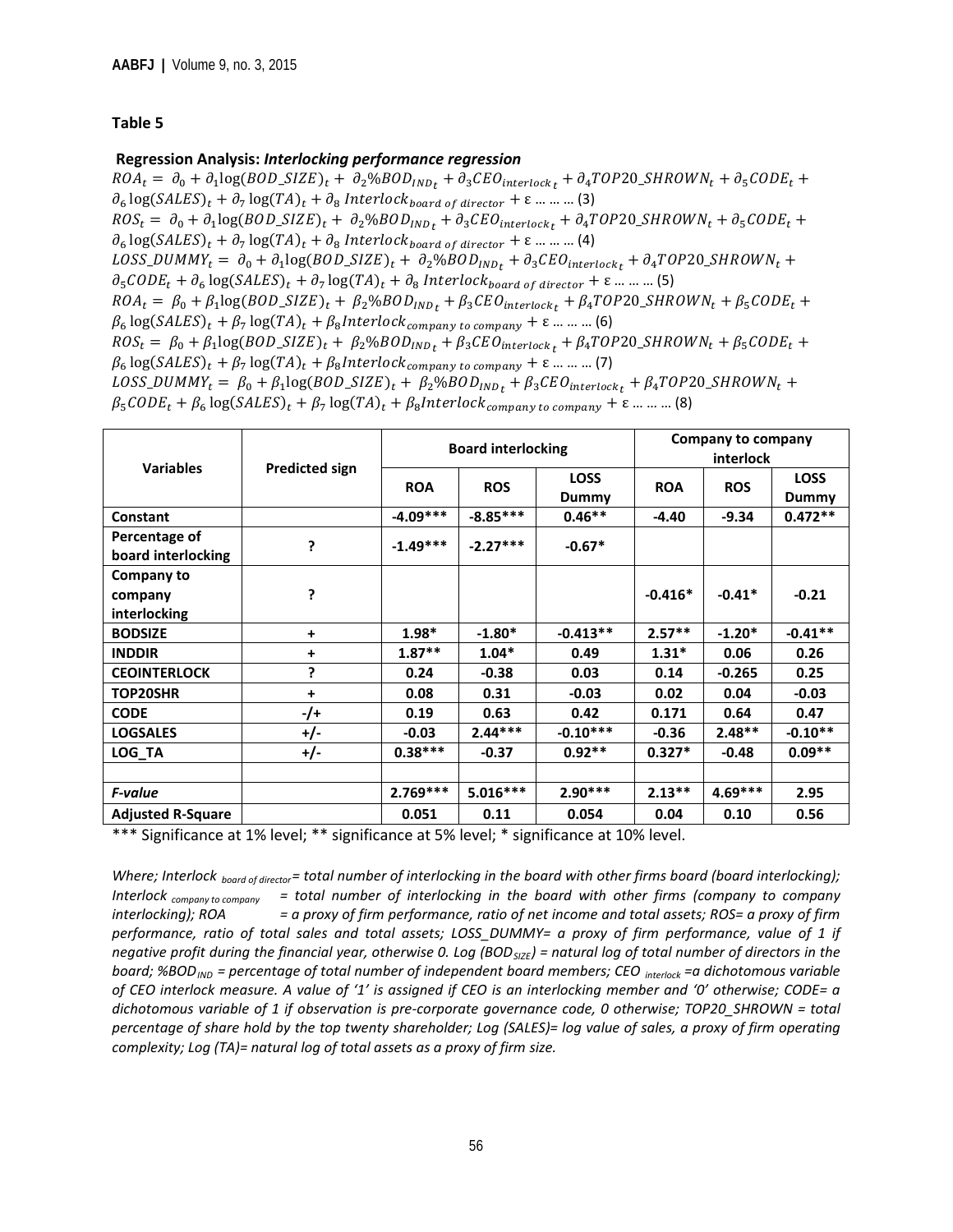# **4. Conclusion and future research**

This study empirically identified and examined the determinant and consequences of board and company to company interlocking in the New Zealand business context. The study used both board and director levels of connectedness to measure the interlocking. As the managerial labour market has a shortage of independent and qualified directors in New Zealand, the effectiveness of corporate governance is questionable and suggests further investigation is warranted.

Using a two-fold approach of firm interlocking such as board interlocking and companyto-company interlocking, this research found evidence that New Zealand firms are significantly interlocked in both situations which causes negative performance of these firms as an immediate consequence. The interlock exhibited no effect on corporate governance best practice codes while a negative reaction was found for ownership concentrated firms. The study also flagged that interlocking behaviour affected by the CEO interlocking in New Zealand. However, this research will hopefully lead to further research on managerial discretion on earnings management. Due to the relaxed regulatory environment, interlocked director(s) could be members of audit committees that may lead to conflicts of interest; this is a unique situation that should receive future research. Monitoring effectiveness could be another avenue of research for the interlocking firms in New Zealand.

This research has potential applicability to New Zealand regulatory agencies such as the Financial Market Authority (FMA) to evidence the close ties of top management to other firms. The New Zealand Institute of Directors could be another potential regulator who might benefit from the findings of this study to discourage CEO interlocking in New Zealand.

# **References**

- Ahn, S., Jiraporn, P., & Kim, Y. (2010), Multiple Directorship and Acquirer Returns. *Journal of Banking & Finance*, Vol. 34, pp. 2011- 2026.<http://dx.doi.org/10.1016/j.jbankfin.2010.01.009>
- Beasley, M. S. (1996), An Empirical Analysis of the Relation between the Board of Director Composition and Financial Statement Fraud. *The Accounting Review*, Vol. 71 No. 4. pp. 443-465.
- Bhuiyan, Md., & Habib, A. (2011), Determinants of Nomination Committee: New Zealand Evidence. *Corporate Board: Role, Duties & Composition,* Vol. 7 No. 2. pp. 54-64.
- Bowen, R. M., Rajgopal, S., & Venkatachalam, M. (2008), Accounting Discretion, Corporate Governance, and Firm Performance, *Contemporary Accounting Research*, Vol. 25 No. 2, pp. 351-405.<http://dx.doi.org/10.1506/car.25.2.3>
- Biggins, J. V. (1999), Making Board Diversity Work, *Corporate Board,* Vol. 20 No. 117, pp.  $11-17$ .
- Core, J. Robert H. and Larcker, D. (1999), Corporate governance, chief executive officer compensation, and firm performance, Journal of Financial Economics 51, 371– 406. [http://dx.doi.org/10.1016/S0304-405X\(98\)00058-0](http://dx.doi.org/10.1016/S0304-405X(98)00058-0)
- Devos, E., A. Prevost, and J. Puthenpurackal. (2009), Are Interlocked Directors Effective Monitors? *Financial Management,* Winter, pp. 861-887. <http://dx.doi.org/10.1111/j.1755-053X.2009.01059.x>